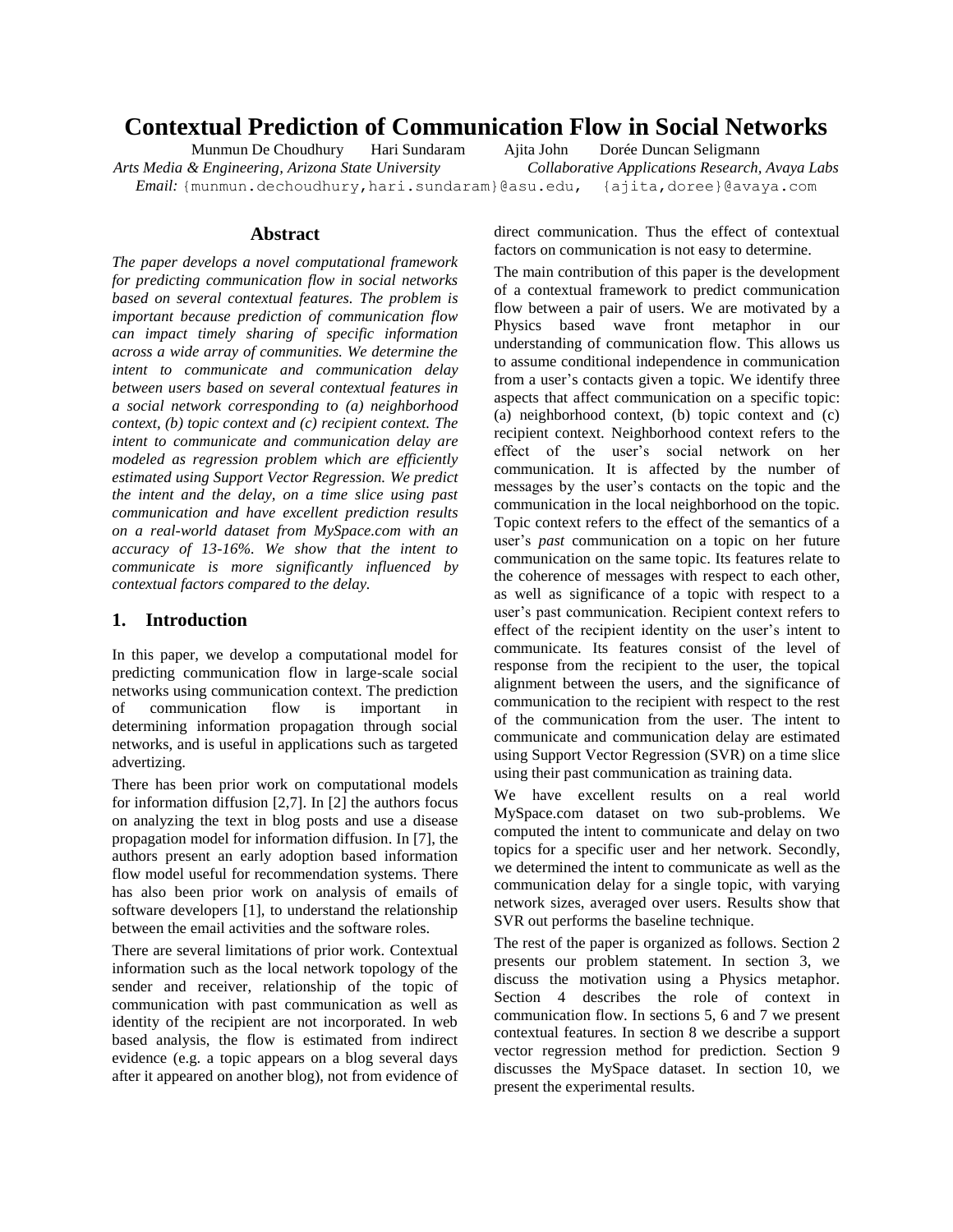# **2. Problem Statement**

We now present the technical challenges and key issues addressed on this paper. Let Alice and Bob be two users in a social network [\(Figure 1\)](#page-1-0). Further assume that Alice receives a message on topic Λ. The technical problem addressed in this paper is to predict communication flow between a pair of users. This is addressed by computing the likelihood that Alice will communicate with Bob on a particular topic, and additionally predict the delay in communication.



<span id="page-1-0"></span>The solution to estimate both the likelihood of Alice"s communication or the intent to communicate with Bob and the delay lies in determining the message topic and understanding the contextual factors that affect the communication between the two users on this specific topic. There are three contextual factors relating to the sender that are examined in this paper  $-$  (a) effect of the local social network of the sender, (b) relationship of message topic to the sender"s past communication, and (c) relationship of the sender to the recipient.

# **3. A Physics metaphor**

We are motivated in the analysis of communication flow by a physics based wave metaphor. In the classical wave theory, the phase and magnitude of a wave at a certain point and time in space is the linear superposition of *all* waves from all sources, at the same

point in time and space. This superposition can result in constructive (when the phases align) or destructive interference (when the waves are out of phase). Waves are additionally affected by the properties of the medium and



<span id="page-1-1"></span>**Figure 2: Bob is affected by messages from both Christie and Alice.**

exhibit phenomena such as reflection.

We present a simple example to illustrate the role of the metaphor. Let us consider Bob"s social network. Alice and Christie are Bob"s friends [\(Figure 2\)](#page-1-1). We now apply the metaphor to our problem. Bob"s communication to his contacts creates a *primary* wave front. When his recipients create messages to further propagate the topic they generate *secondary* wave fronts. Bob will also be the recipient of messages from his contacts – these are reflections or *backscatter*. The multiple communication wave fronts reaching Alice will have constructive/destructive effects on her intent based on her communication context.

# **4. The role of context**

In this section we discuss communication context and how it is useful to predict communication flow. Communication context [4] is the set of attributes that affect communication between two individuals. Contextual attributes are application dependent and are dynamic. In the application considered in this paper, we identify three aspects that affect communication – (a) neighborhood context, (b) topic context and (c) recipient context. Let us assume that Alice plans to send a message to her contacts about a topic (e.g. movies) at a certain point in certain time. Neighborhood context refers to the effect of Alice"s contact network on her planned communication. Topic context refers to the effect of Alice"s *past*  communication about the topic "movies" on her planned communication about the same topic. Recipient context refers to effect of the recipient identity (i.e. the specific persons with whom Alice communicates) on the intent to communicate. In the next three sections, we shall present our approach to quantifying each of the above contextual attributes.

# **5. Neighborhood context**

Neighborhood context refers to the effect of the user"s social network on her communication. There are two network effects of interest – backscatter and susceptibility. We shall use the following example for the following three sections. We have two users Alice (*u*) and Bob (*v*) and Bob"s contacts (*w*). Now assume that Alice wants to discuss topic Λ with Bob at a specific time slice  $t_i$ . We also denote the count of messages on  $\Lambda$  from *u* to *v* as  $n_{u\to v}(\Lambda)$ .

# **5.1 Backscatter**

Backscatter refers to the fraction of the messages received by Alice from her contacts that are about a topic Λ. We can reasonably assume that a message sent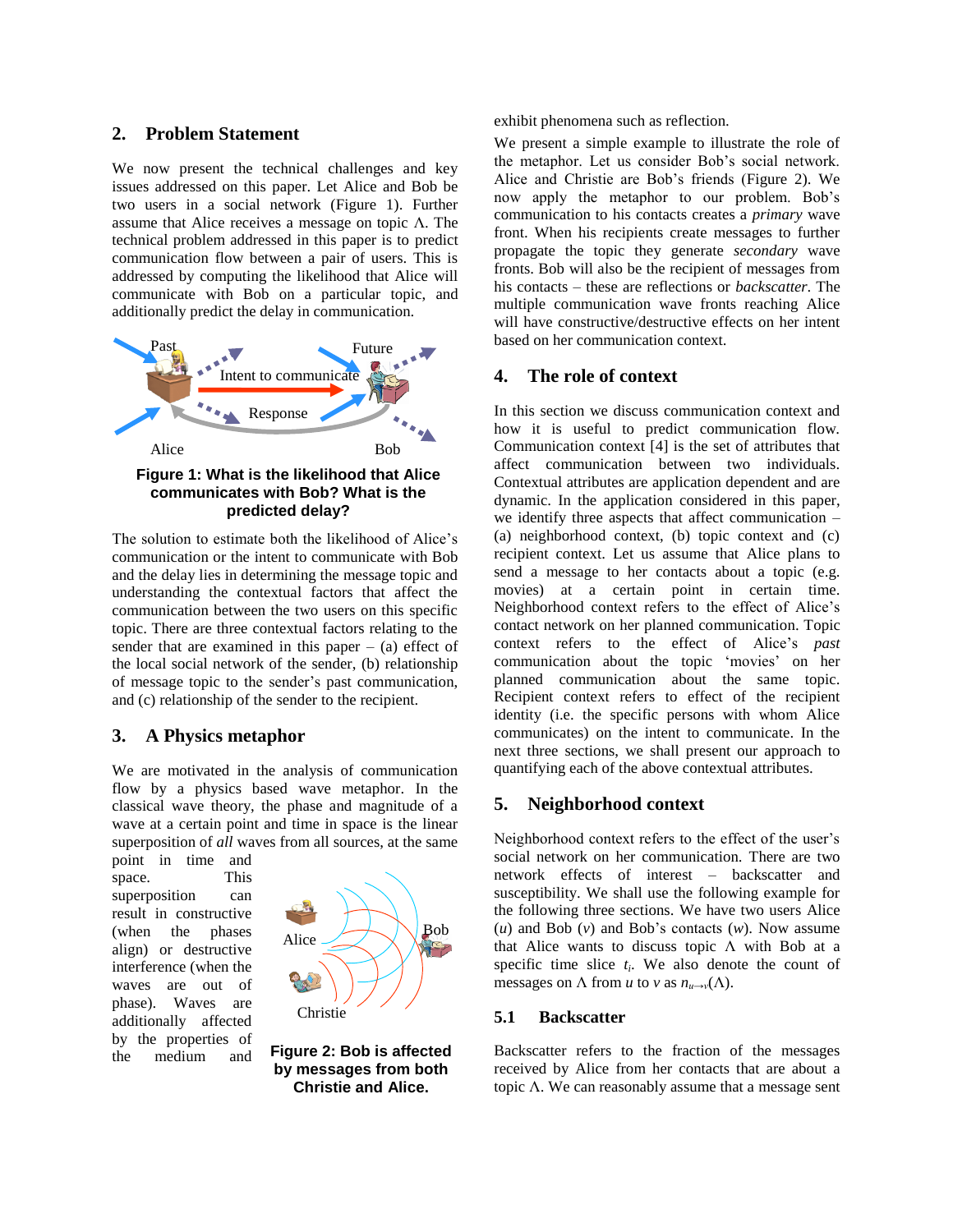by  $u$  at a certain point of time  $t_i$  will be affected by all the messages sent by  $u$ 's contacts on the same topic  $\Lambda$ that arrived before  $t_i$ . We now assume that the number of messages received from a specific contact  $v<sub>1</sub>$  is independent of the number of messages from any other contact  $v_2$ , given  $\Lambda$ . We further assume that each contact *v* has the same importance with respect to *u*. Thus the backscatter due to one contact  $\nu$  in time slice  $t_i$  is given by,

$$
\theta_{v \to u|u}(\Lambda, t_i) = \sum_{j=1}^{n_{v \to u|u}} \varphi(\Lambda, t_j, t_i), \qquad \qquad \leq 1 \tag{1}
$$

where,  $t_j$  is the time-stamp of the  $j<sup>th</sup>$  message on topic Λ from *v* to *u* and *φ*(Λ*, t<sup>j</sup> , ti*) is an indicator function: *1* if  $t_j$  lies in time slice  $t_i$  and 0 otherwise. Thus,  $\theta_{v \to u|u}$ gives the backscatter due to a specific contact  $\nu$  to  $\mu$ and due to an earlier communication from *u* on the topic Λ. Backscatter due to a specific contact *v* is proportional to the number of messages sent by *v* to *u*. The total backscatter  $B_u(\Lambda)$  is given by the sum over all messages received from all *L* contacts, prior to *t<sup>i</sup>* .

$$
B_u(\Lambda) = \frac{1}{NL} \sum_{i=1}^N \sum_{v=1}^L \theta_{v \to u|u}(\Lambda, t_i), \qquad \qquad \text{<2>}
$$

where *N* is the total number of time slices prior to *t<sup>i</sup>* .

## **5.2 Susceptibility**

Susceptibility measures whether the social network that *u* interacts with is interested in the topic that she plans to communicate on. Intuitively, if a network is susceptible to communication on a certain topic, then *u* is more likely to send a message on topic  $\Lambda$  to her network. Susceptibility is proportional to the number of messages sent by *u*"s contacts to *their contacts*. This is the key difference between susceptibility and backscatter. Making identical assumptions as in the calculation of backscatter, the susceptibility is captured as follows. The susceptibility due to one contact  $\nu$  to her entire social network at time slice *t<sup>i</sup>* is given by,

$$
\theta_{v|u}(\Lambda, t_i) = \sum_{w} \sum_{j=1}^{n_{v \to w|u}} \varphi(\Lambda, t_j, t_i), \qquad \qquad \text{<3>}
$$

where,  $t_j$  is the time-stamp of the  $j<sup>th</sup>$  message from  $v$  to *u* and  $\varphi(\Lambda, t_j, t_i)$  is an indicator function: *1* if  $t_j$  lies in time slice  $t_i$  and 0 otherwise. Thus  $\theta_{v \to w|u}$  gives the susceptibility due to a specific contact  $v$  (to her contacts *w*) due to an earlier communication from *u* to *v* on the topic  $\Lambda$ . Susceptibility for a specific topic  $\Lambda$ , for a user *u*, is just the sum of susceptibilities per contact *v*, over all past time slices prior to *t<sup>i</sup>* .

$$
S_u(\Lambda) = \frac{1}{NL} \sum_{j=1}^{N} \sum_{v=1}^{L} \theta_{v|u}(\Lambda, t_j), \qquad \qquad \text{<4>}
$$

where, *N* is the number of time slices prior to *t<sup>i</sup>* .

## **6. Topic context**

Topic context refers to the effect of the semantics of a user"s *past* communication on the topic Λ on her future communication. We are interested in four measures – (a) message coherence (b) temporal coherence (c) topic relevance and (d) topic quantity.

## **6.1 Message coherence**

Message coherence refers to consistency in message semantics and the semantic relationships of the messages with the current topic  $\Lambda$  (e.g. 'movies').

We use the common sense reasoning toolkit ConceptNet [3] to compute the distance [6] between messages. ConceptNet has several desirable characteristics that distinguish it from the other popular knowledge network – WordNet [5]. First, it expands on pure lexical terms to include higher order compound concepts ("buy food"). The repository represents semantic relations between concepts like *"effect-of"*, *"capable-of"*, *"made-of",* etc. Finally, ConceptNet is powerful because it contains practical knowledge – it will make the association that "students are found in a library" whereas WordNet cannot make such associations. Since our work is focused on communication in online social networks, which typically deals with casual conversations, ConceptNet is very useful.

Each message comprises a set of words. This is obtained after stop word removal and word stemming. Let  $d_c(w_l, w_2)$  denote the ConceptNet distance between two words (concepts)  $w_1$  *and*  $w_2$ . Then, the distance between a message *m* and a topic Λ is given as:

$$
d(m,\Lambda) = \max_{q} \min_{k} d_c(w_q, w_k),
$$
  

$$
\langle 5 \rangle
$$

where,  $w_q$  is a word in message *m* and  $w_k$  is a word corresponding to  $\Lambda$ . Given a topic, Wordnet [5] is helpful in determining the synonym set for that topic – this helps us determine the set of words  $w_k$  for a topic Λ.

Message coherence  $C(\Lambda)$  is then computed as the ratio of  $\Omega(\Lambda)$  to  $\Omega(-\Lambda)$ , where  $\Omega(\Lambda)$  is the measure of the average similarity of all messages with respect to topic  $\Lambda$  (computed using eq. <5>), and where,  $\neg \Lambda$  is the set of antonyms (obtained using WordNet) corresponding to the topic Λ. This ratio has interesting properties:  $(1)$ if  $C > 1$ , then the intent to communicate will be high since messages on  $\Lambda$  are highly coherent; (2) if  $C < 1$ , then the intent to communicate will be low, since it implies that there is probably a topic in  $C(\neg \Lambda)$  which is more coherent than  $\Lambda$ ; and (3) if  $C \sim 1$ , then the effect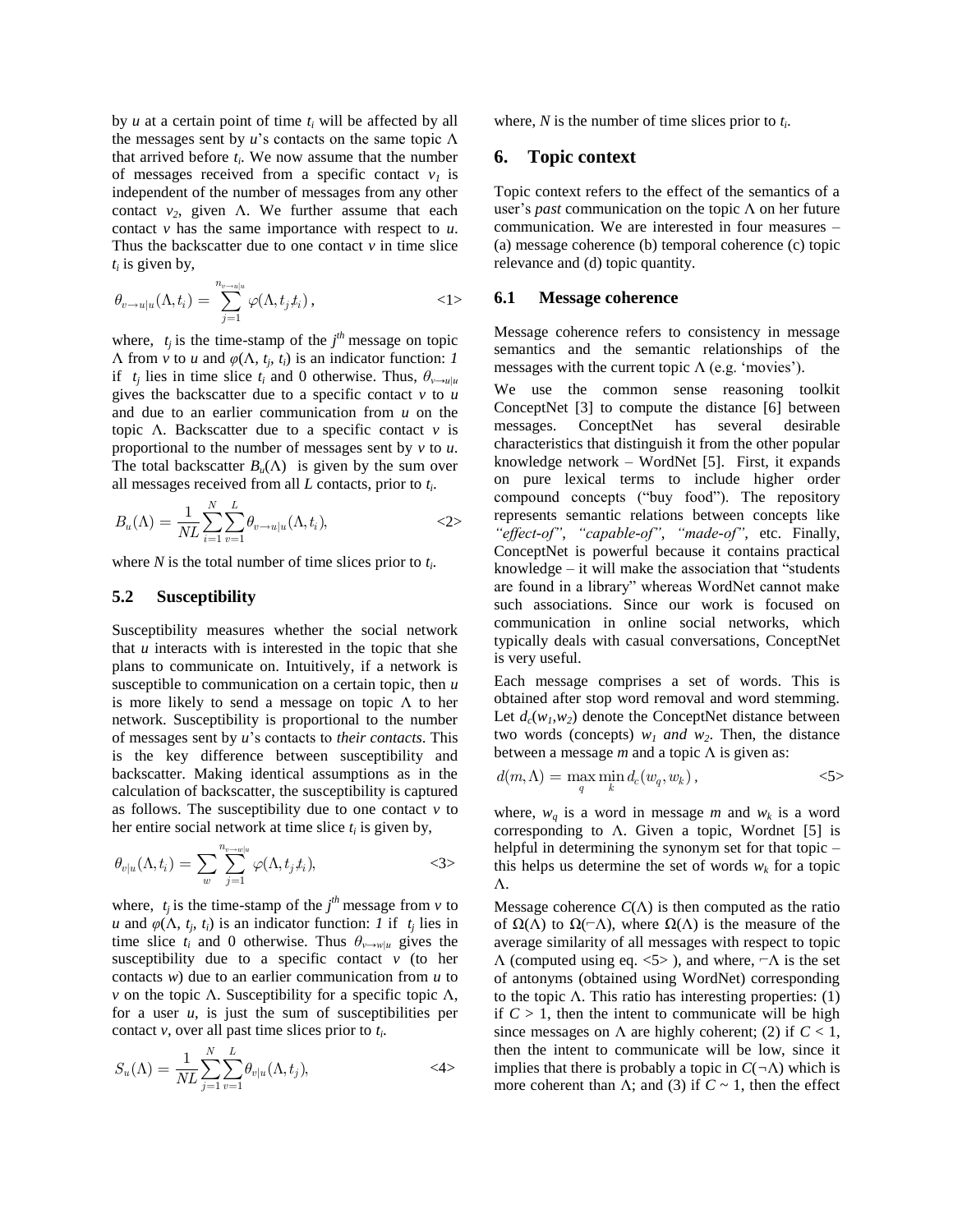on the intent to communicate might be considered neutral due to the presence of several topics.

## **6.2 Temporal coherence**

Temporal coherence is defined as the correlation of the time-stamps of the messages on a topic received by a person *u*. High coherence of messages in a recent past would increase a *u*"s intent to communicate and vice versa. It is determined by the mean and variance of the time-stamp differences of messages received by *u* in the past referenced from current time  $t_i$ . The mean  $\mu_j$ over a time slice  $t_i$  and topic  $\Lambda$  is given by the mean difference of the time-stamps (*T*) of all the messages in

time slice 
$$
t_j
$$
 referenced from current time  $t_i$ .  
\n
$$
\mu_j(\Lambda, t_j, t_i) = \sum_{m \in t_j} \left( T(m, \Lambda, t_j) - t_i \right) / n(\Lambda, t_j), \quad \text{<6>}
$$

where  $m$  is the index of a message of topic  $\Lambda$  in the time slice  $t_i$  and where  $n(\Lambda, t_i)$  is the number of messages on topic  $\Lambda$  at time slice  $t_j$ . Similarly, the variance  $\sigma_j^2$  over a time slice  $t_j$  and topic  $\Lambda$  is easily computed. Hence for each time slice  $t_i$  (duration of one week in our experiments), we can compute mean and variance  $(\mu_j, \sigma_j^2)$ .

## **6.3 Topic Relevance and Quantity**

Topic relevance for user *u* on a topic Λ refers to the relationship between *topics in her past communication*  to the topic Λ. We can compute topic relevance  $ψ<sub>R</sub>(u,$ Λ) for *u* on topic Λ by the ratio of the number of messages  $n_{u\rightarrow v}(\Lambda)$  on  $\Lambda$  sent by *u* to all contacts *v* to the total number of messages sent by *u* to all contacts *v* on *all topics*.

on all topics.  
\n
$$
\psi_R(u,\Lambda) = \sum_v n_{u \to v}(\Lambda) / \sum_{\Lambda} \sum_v n_{u \to v}(\Lambda) \qquad \text{<7>}
$$

Topic quantity is the number of topics on which Alice has received messages in the recent past. We determine the number of topics via spectral clustering. We consider messages on the same topic to belong to a specific topic cluster. The number of such topic clusters (*k*) is determined dynamically in our experiments. The effect of topic quantity  $Q_u(\Lambda)$  for a topic  $\Lambda$  on the intent to communicate for user  $u$  is inversely related to the number of topic clusters *k* -  $Q_u(\Lambda) = 1/k$ . This implies that if *u* receives messages on many topics (large *k*), then the intent to communicate will decrease.

## **7. Recipient context**

Recipient context refers to effect of the recipient identity on *u*"s intent to communicate. There are three

measures of interest – (a) reciprocity, (b) communication correlation and (c) communication significance.

Reciprocity refers to the ratio of the messages received from the recipient to those sent to the recipient, on the intended communication topic. Reciprocity  $r_{v\rightarrow u}$  of a user  $u$  with respect to  $v$  is given by the ratio of the number of messages  $n_{v\rightarrow u}$  sent by  $v$  to  $u$  to the number of messages *nu→v* sent by *u* to *v* on topic Λ*.* Reciprocity is given as follows:

$$
r_{v \to u}(\Lambda) = \frac{n_{v \to u}(\Lambda)}{n_{u \to v}(\Lambda)}
$$
  
<8>

Communication correlation  $(\rho_{uv})$  refers to the topical alignment between a user *u* and her contact *v* with whom she wants to communicate. It is computed as a histogram intersection distance over all time slices:

$$
\rho_{uv}(\Lambda) = \frac{\sum_{i} \min(\beta_u(\Lambda, t_i), \beta_v(\Lambda, t_i))}{\sum_{i} \max(\beta_u(\Lambda, t_i), \beta_v(\Lambda, t_i))},
$$
\n
$$
\tag{9}
$$

where,  $\beta_u(\Lambda,t_i)$  refers to the number messages sent by user *u* at time  $t_i$  on topic Λ.

Communication significance refers to the fraction of past messages to the specific contact *v* on the current communication topic. It is given by the ratio  $s_{u\rightarrow v}(\Lambda)$ of the number of messages  $n_{u\rightarrow v}$  from *u* to *v* to the

number of messages from *u* to all *v* on topic 
$$
\Lambda
$$
.  
\n
$$
s_{u \to v}(\Lambda) = n_{u \to v}(\Lambda) / \sum_{v} n_{u \to v}(\Lambda) \tag{10}
$$

We next discuss how our computed features for neighborhood, topic and recipient context are incorporated into a Support Vector Regression based technique. This is used to predict the intent to communicate as well as the average delay in communication.

# **8. Prediction Framework**

The intent to communicate and delay can be modeled as a regression problem where the relationships between the different model parameters can be learnt over time and for specific individuals. To avoid training the time series data every time when we get a new test pair, we use an incremental SVM regression [9] method. The SVR prediction algorithm for intent to communicate is described in [Table 1.](#page-3-0) Estimates of communication delay can be determined using the same procedure as in [Table 1.](#page-3-0)

#### **Table 1. Algorithm for SVR prediction.**

<span id="page-3-0"></span>**Input:**  $(x_i, y_i) \in X \times \mathbb{R}$ ,  $X = \mathbb{R}^d$  pairs of training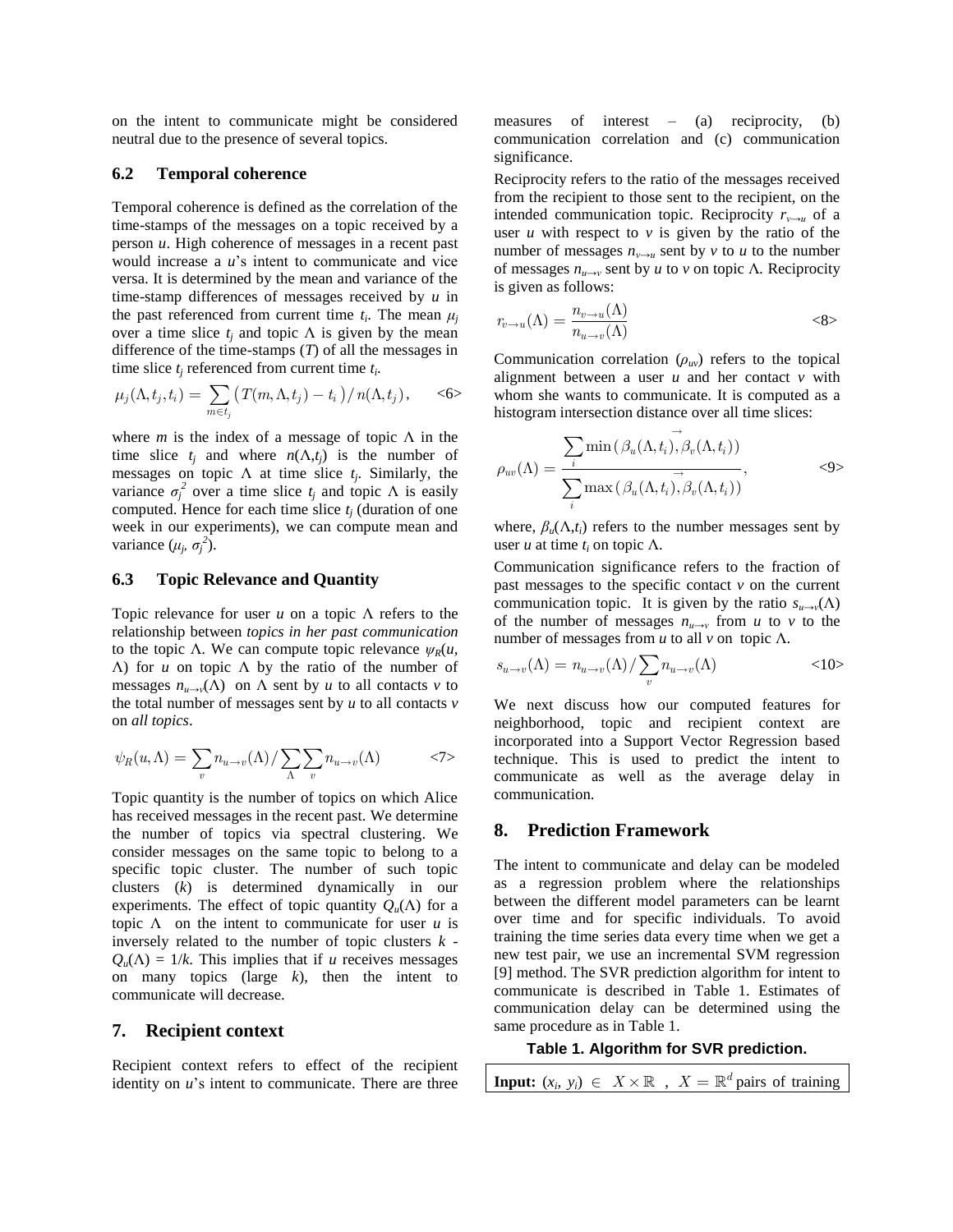#### data.

- a. Predicted intent  $x_i$ ,  $i = 1, 2, ..., N$  where N is the number of time slices over past communication for two *specific* users *u* and *v* on topic  $\Lambda$ . It consists of the contextual feature vectors,  $x_i = \{S_u(\Lambda), B_u(\Lambda), C, (\mu_i, \sigma^2_i),$  $\psi_R(u, \Lambda), Q_u(\Lambda), r_{v\to u}(\Lambda), \rho_{uv}(\Lambda), s_{v\to u}(\Lambda)$ .
- b. Actual communication (based on frequency count of messages sent by *u* to *v*)  $y_i$  *i*= 1, 2, ... *N* where N is the number of time slices over past communication for users *u* and *v* on a topic Λ.

## **Procedure:**

- a. The SVM regression function  $f(x)$  is trained on  $\{(x_1, y_1), \ldots, (x_N, y_N)\}\$ . It is tested on the incremental sample  $(x_{N+1}, y_{N+1})$ *.*
- b. The training set is then augmented with the new samples  $(x_{N+1}, y_{N+1})$  and a new regressor is learnt using this training set.
- c. Repeat a-c until there are no more samples.

**Output:** Error in prediction, *E*.

- a. Use  $f(x)$  with training set  $\{(x_1, y_1), ..., (x_N, y_N)\}$  $y_N$ } and determine predicted  $\hat{y}_{N+1}$ .
- b. Determine the actual communication intent  $V_{N+1}$ .
- c. Compute error as,  $E = (y_{N+1} \hat{y}_{N+1}) / y_{N+1}$ .

The use of the SVM based regression algorithm allows us to incrementally predict the intent to communicate and the communication delay for a user *u* with a specific contact *v*.

# **9. The MySpace dataset**

MySpace is the world"s largest social networking site with over 108 million users. The dataset used for our experiments comprises approximately 20,000 users who have exchanged about 1,425,010 messages in the time snapshot from September 2005 to April 2007. The crawling process was seeded from one of Tom"s (super-user of MySpace who is a contact of all the users) top eight friends. A depth first strategy was adopted to continually crawl the friends of a user who have sent messages to the user in the said time period.

Our analysis of the dataset shows that the average shortest path length  $\mu$  is approximately 5.952. The degree distribution is long-tailed and follows a power law distribution  $P(k) \sim k^{\gamma}$  (*γ* is a network coefficient) with *γ*= 2.01. Finally the clustering coefficient, defined as the probability that friends of a person will mutually be friends too, was determined to be 0.79. These measures are consistent with statistics of other social

network datasets [8] which follow a topology akin to scale-free networks and observe the "small-world phenomenon".

We now discuss how each message is assigned a topic. This is done using a simple aggregation algorithm that exploits the tree structure of using WordNet [5]. In WordNet, each word belongs to a synonym set (synset), representing a unique lexical concept. For each word in the message, we determine the synset to which belongs. Using WordNet, we also determine the third-level generalization for each synset. These typically are abstractions ('entity, physical, object' is the third level generalization for the concept "car") and we refer to them as topics in this paper. Two lower level synsets are similar, if they share the same topic. We assign the topic to a message that covers the largest number of message synsets. In this research we examine the 25 most frequently occurring topics.

## **10. Experimental results**

In this section we discuss the experimental results conducted based on the model.

## **10.1 Baseline techniques**

The baseline technique for predicting the intent to communicate is computed using the prior probability of communication on topic Λ. This probability is proportional to the frequency count of messages exchanged between the users  $u$  and  $v$  in the past on  $\Lambda$ . The predicted intent  $I$  is given by the ratio of the number of messages *n* sent by *u* to *v* on topic Λ to the total number of messages on all Λ sent by *u* to *v* in the past, described as below:

$$
I_{u \to v}(\Lambda) = n_{u \to v}(\Lambda) / \sum_{\Lambda} n_{u \to v}(\Lambda) \tag{11}
$$

The baseline technique of prediction of delay is based on determining the correspondences between two messages between the users and then computing the mean delay by examining the message time stamps.

For determining the semantic correspondence of messages we use the ConceptNet distance (ref. eq. <5> ) – for each message, we assume that the nearest message (in terms of time) whose distance is below a threshold is the corresponding message. We acknowledge that the message correspondence issue will benefit through a linguistic analysis of messages – that is beyond the scope of this paper. Then the mean delay between two contacts  $u$  and  $v$  on topic  $\Lambda$  is the mean delay between all pairs of corresponding messages on the same topic. The predicted delay  $\hat{D}_{uv}(t_{m+1}, \Lambda)$  for the next time slice  $t_{m+1}$  is computed at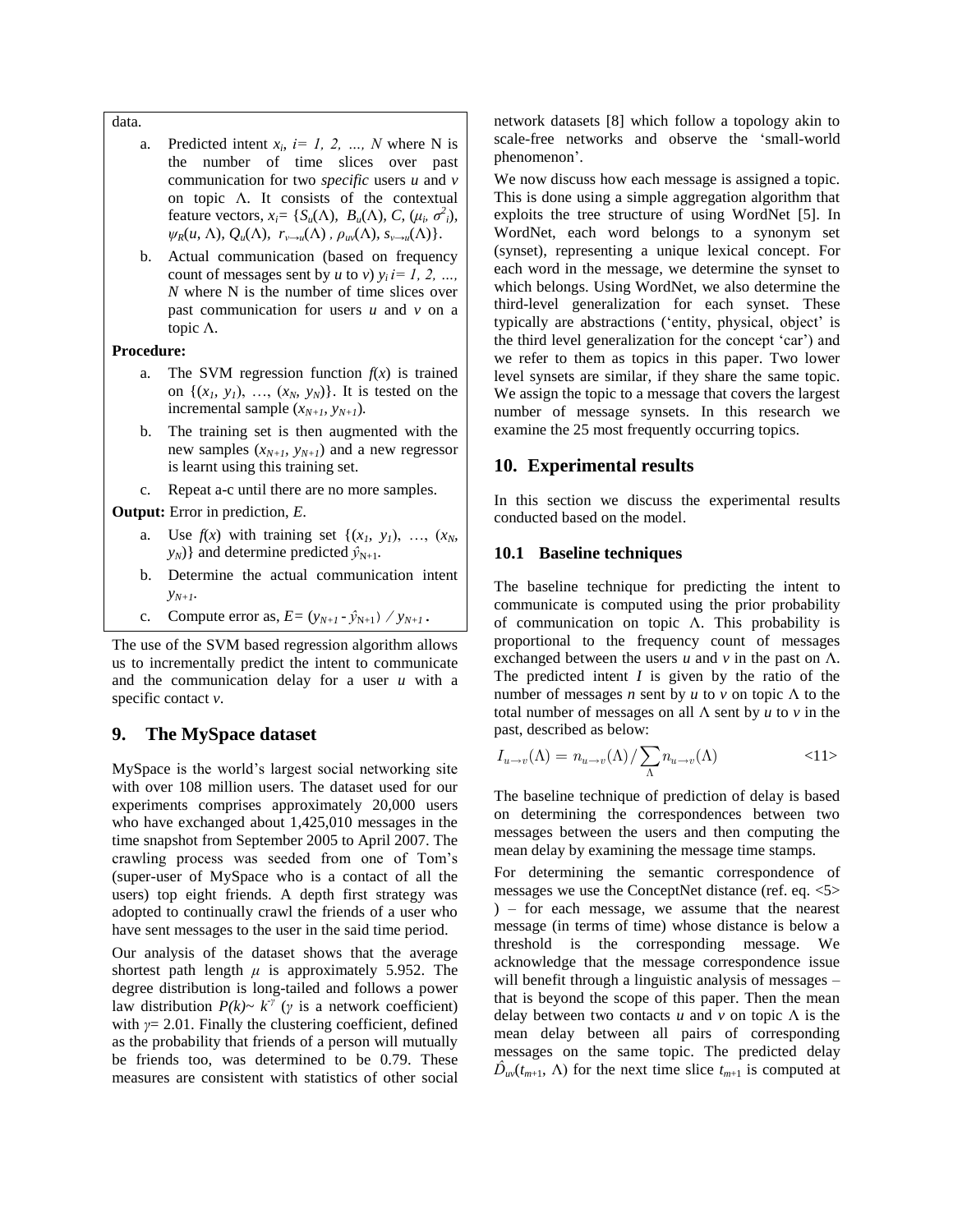time  $t_m$  as the mean delay across all previous time slices till *tm*:

$$
\hat{D}_{uv}(t_{m+1}, \Lambda) = \frac{1}{m} \sum_{i=1}^{m} D_{uv}(\Lambda, t_i).
$$
  $\langle 12 \rangle$ 

# **10.2 Specific single-node network**

In this section, we present the results of the estimates for intent to communicate and the delay for two topics A and B. This is done for a single user"s local social network comprising eight people, over a duration of five weeks. Description of the topics with examples is shown in [Table 2.](#page-5-0)

<span id="page-5-0"></span>**Table 2. Topic abstractions used for experiments.**

| Topic                 | Abstraction                      | Example message                                                                                                              |
|-----------------------|----------------------------------|------------------------------------------------------------------------------------------------------------------------------|
| Topic<br>$\mathsf{A}$ | 'entity,<br>physical,<br>object' | "Hey Julia, were you able to<br>find your car in the parking<br>lot? It has been hell of a day<br>today with the car search" |
| Topic<br>B            | 'person.<br>someone,<br>human'   | "The party went off fine. We<br>were eagerly waiting for Jared<br>to come though. He would<br>really make a difference!"     |

[Figure 3](#page-5-1) (a) and (b) show the mean intent to communicate for *u* for *each* of her eight contacts for the two topics A and B respectively.



<span id="page-5-1"></span>**Figure 3(a-b): Intent to communicate on topics A and B. (c-d): Error in prediction of intent to communicate for topics A and B over five weeks.**

The values are averaged over all five weeks. The figures show three measures per contact  $-$  (a) the actual communication, (b) baseline communication using eq. <11> and (c) our SVR based method (ref. [Table 1\)](#page-3-0). The figures reveal that errors over the five weeks in the intent to communicate for the SVR prediction is between 10~15% (mean error: Topic A: 12.83%, Topic B: 13.46%), while the error for the baseline technique is between 40~65% (mean error: Topic A: 49.21%, Topic B: 45.49%). Our explanation for this discrepancy is as follows. The communication intent depends on a wide variety of contextual factors (neighborhood, topic, and recipient) and not just on prior probability of communication on that topic. We believe that our approach captures these important contextual factors, yielding effective results.



<span id="page-5-2"></span>[Figure 4\(](#page-5-2)a-b) shows the mean predicted delay for *u* for each of her eight contacts, averaged over five weeks for topics A and B respectively. The figure again shows three numbers as before, per contact.

The figures reveal that errors over the five weeks in the delay estimate for the SVR prediction is between 10~15% (mean error: Topic A: 13.92%, Topic B: 15.04%), while the error for the baseline technique is between 20~35% (mean error: Topic A: 24.28%, Topic B: 28.48%). Interestingly, the baseline delay estimate (prior probability) works reasonably well although not as well as the SVR technique. We conjecture that delay for a single person may be strongly influenced by factors other than the social network interaction (e.g. they may be habitual).